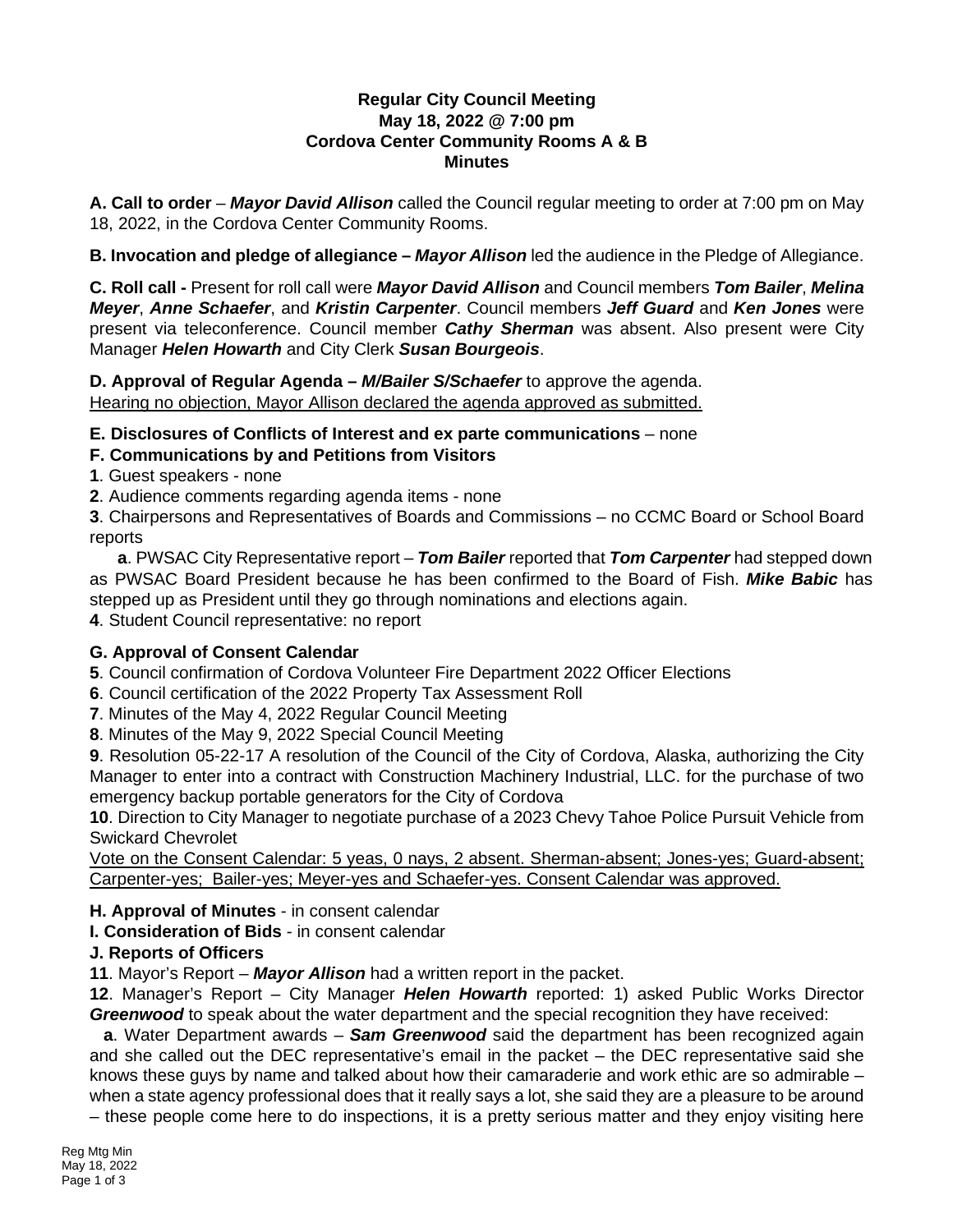and working with our crew, really means a lot; a lot of work goes into keeping up your certifications and remaining in compliance throughout the year – these guys are constantly testing water, they are having lab inspections – a great deal of technical work that never gets seen – it is much more than maintaining the pipes. The Ursa Major Award – we have received that for 3 years running now and the Water System of the Year award we have received that honor once before in the recent past. We should be really proud of them – she has given each member of the department a cash bonus. She recognized the water department staff present: **Joseph Sison**, **Everett Hunter**, Superintendent **Joel Felix**, and those not here tonight – **Daniel Adajar** and **Jerry Tomines**. *Greenwood* also recognized **Malvin Fajardo** who used to be the Water Department Superintendent and has maintained his level 2 certifications so that he can stand in for **Felix** if need be while the others work towards level 2 certs.

City Manager continued with her report: 2) things are moving quickly in Juneau – operating and capital budgets have been approved by senate – they are in the house now – we are still in for \$3 million or the Harbor project – very hopeful it will remain in and it is state general fund money, unencumbered funds, can be used as a match to other grants. Other budget considerations: BSA is looking like it will go up, school bond debt reimbursement looks like it'll be funded and may be retro'd back 3 years. We may not know all the final outcomes until early to mid-June; 3) we received a FEMA award/reimbursement of \$268K – that will help maybe plug some prior year Covid expenses; 4) PIDP grant was submitted Monday, Denali Commission grant was submitted as well – early fall we should hear results of those applications – kudos to staff for the hard work on getting those completed.

**b**. South Harbor Rebuild update – no report

**c**. City Financials through 04-30-22 – no questions

**13**. City Clerk's Report – *Bourgeois* reported: 1) gave absentee primary election information – dates/times; 2) said she had the certification of the roll that Council approved in the consent calendar next meeting would be the mill rate setting resolution.

### **14**. Staff Reports

**a.** *Cordova Fire Marshal Paul Trumblee*, CVFD, 1Q 2022

**b.** *Harbormaster Tony Schinella*, Cordova Harbor & Port, 1Q 2022

### **K. Correspondence**

**15**. 04-28-22 *USFS* letter to Mayor regarding Cordova Harbor

**16**. 05-02-22 *Mayor Allison* letter of support for mariculture grant

**17**. 05-09-22 *Mayor Allison* letter of support for NVE Federal Infrastructure Funding Request

**18**. 05-09-22 *B. Bradford* email regarding Harbor

**L. Ordinances and Resolutions** – in consent calendar

### **M. Unfinished Business** – none

# **N. New & Miscellaneous Business**

**19**. Pending Agenda, CIP List, Calendar, Elected & Appointed Officials lists

Staff said the School Budget and Mill Rate would be on the June 1 meeting. Ski Hill request should be ready for the June 15 agenda.

### **O. Audience Participation** - none

### **P. Council Comments**

*Jones* thanked water department guys – thanked Council members for coming out on a sunny day. *Guard* thanked staff for all the work to help us keep up on all the Juneau happenings. We've known how good the water department is, glad others are recognizing them now too.

*Meyer* also thanked water department. Thanks to *Rob Mattson* and *Paul Trumblee* for stepping up as Fire Chief and Deputy Chief. Thanks to staff, team effort on all the grant work.

*Carpenter* echo praise for water department, thanked those who came in person so she could see/meet them because they are behind the scenes.

**Schaefer** same on all the praise to water and to staff on grant applications.